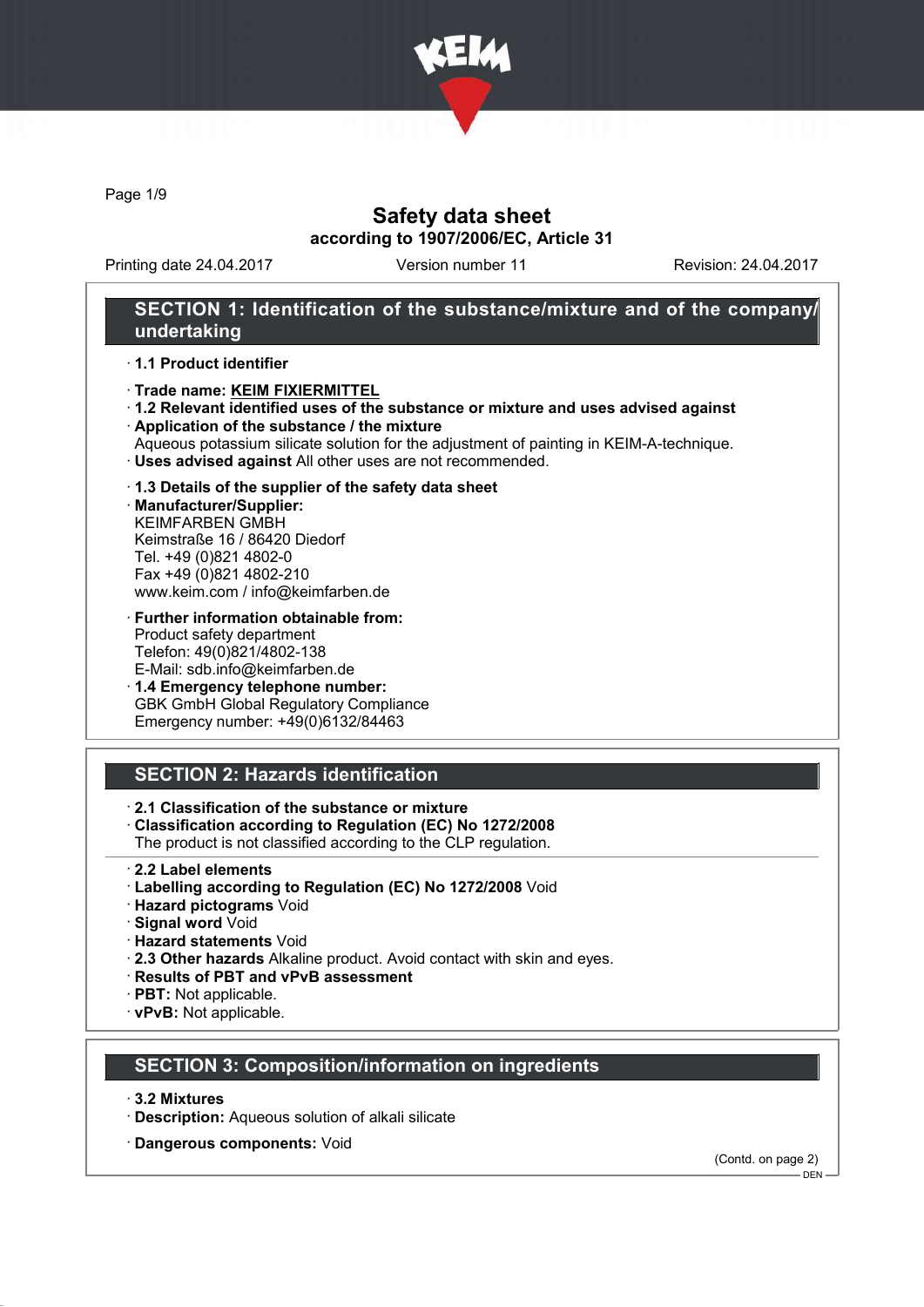

Page 2/9

# Safety data sheet according to 1907/2006/EC, Article 31

Printing date 24.04.2017 Version number 11 Revision: 24.04.2017

### Trade name: KEIM FIXIERMITTEL

(Contd. of page 1) · Additional information: For the wording of the listed hazard phrases refer to section 16.

## SECTION 4: First aid measures

- · 4.1 Description of first aid measures
- · General information:
- Immediately remove any clothing soiled by the product.
- When seeing the doctor we suggest to present this safety data sheet.
- · After inhalation: Supply fresh air; consult doctor in case of complaints.
- · After skin contact:
- Immediately wash with water and soap and rinse thoroughly.
- Do not use solvents or thinners.
- If skin irritation continues, consult a doctor.
- · After eye contact: Rinse opened eye for several minutes under running water. Then consult a doctor. · After swallowing:
- Rinse mouth and throat well with water. Do not induce vomiting; call for medical help immediately.
- · 4.2 Most important symptoms and effects, both acute and delayed No further relevant information available.
- · 4.3 Indication of any immediate medical attention and special treatment needed
- No further relevant information available.

# SECTION 5: Firefighting measures

- · 5.1 Extinguishing media
- · Suitable extinguishing agents: Product itself does not burn. Co-ordinate fire-fighting measures to the fire surroundings.
- · 5.2 Special hazards arising from the substance or mixture In case of fire, the following can be released:
- silicon dioxid (SiO2)
- Nitrogen oxides (NOx)
- · 5.3 Advice for firefighters
- · Protective equipment: Wear self-contained respiratory protective device.
- · Additional information
- Cool endangered receptacles with water spray.
- In case of fire do not breathe smoke, fumes and vapours.

Dispose of fire debris and contaminated fire fighting water in accordance with official regulations.

# SECTION 6: Accidental release measures

· 6.1 Personal precautions, protective equipment and emergency procedures Ensure adequate ventilation Avoid contact with skin and eyes.

Do not inhale fumes.

(Contd. on page 3)

DEN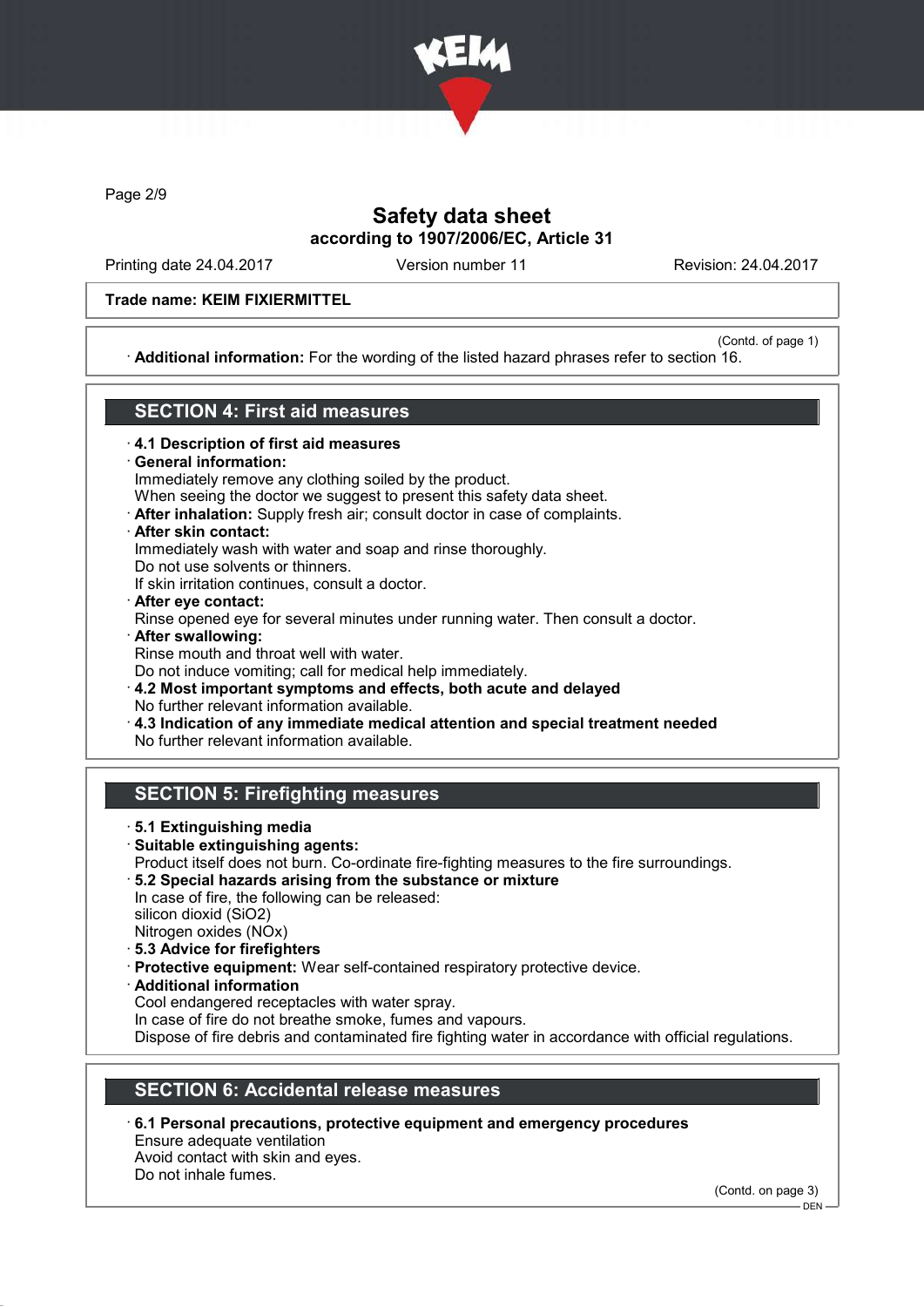

Page 3/9

## Safety data sheet according to 1907/2006/EC, Article 31

Printing date 24.04.2017 Version number 11 Revision: 24.04.2017

#### Trade name: KEIM FIXIERMITTEL

(Contd. of page 2) Respect the protection rules (see section 7 a. 8). · 6.2 Environmental precautions: Do not allow product to reach soil, sewage system or any water course. Follow local governmental rules and regulations. · 6.3 Methods and material for containment and cleaning up: Absorb with liquid-binding material (sand, diatomite, acid binders, universal binders, sawdust). Dispose of the material collected according to regulations. Clear contaminated areas thoroughly. 6.4 Reference to other sections See Section 7 for information on safe handling. See Section 8 for information on personal protection equipment. See Section 13 for disposal information. SECTION 7: Handling and storage · 7.1 Precautions for safe handling Keep receptacles tightly sealed. Avoid contact with skin and eyes. Do not inhale aerosols. See item 8 for information about suitable protective equipment and technical precautions. Respect the protection rules. Information about fire - and explosion protection: The product is not flammable. No special measures required. · 7.2 Conditions for safe storage, including any incompatibilities · Storage: · Requirements to be met by storerooms and receptacles: Store only in unopened original receptacles. Keep in the original containers in a cool and dry place. · Information about storage in one common storage facility: Store away from metals. Do not store together with acids. · Further information about storage conditions: Protect from frost. Store in a cool place. Protect from heat and direct sunlight. · Storage class: 12 · 7.3 Specific end use(s) No further relevant information available.

## SECTION 8: Exposure controls/personal protection

· 8.1 Control parameters

· Ingredients with limit values that require monitoring at the workplace:

The product does not contain any relevant quantities of materials with critical values that have to be monitored at the workplace.

(Contd. on page 4)

 $-$  DEN -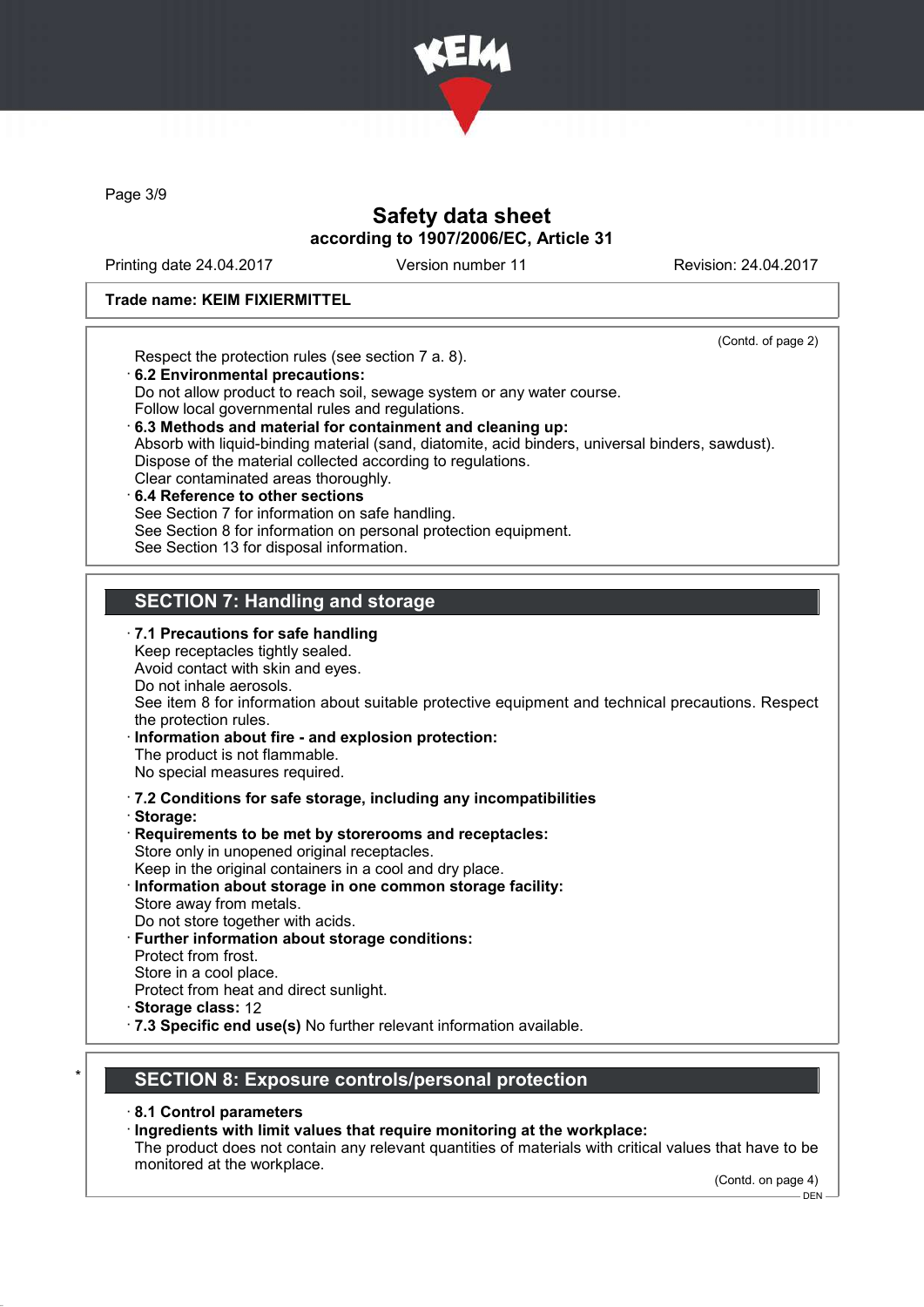

Page 4/9

# Safety data sheet according to 1907/2006/EC, Article 31

Printing date 24.04.2017 Version number 11 Revision: 24.04.2017

### Trade name: KEIM FIXIERMITTEL

|                           | 1336-21-6 ammonia, aqueous solution                                                                                                                                                                                                                                                                       |                                                                                                                                                                                                                                                                                                                    |
|---------------------------|-----------------------------------------------------------------------------------------------------------------------------------------------------------------------------------------------------------------------------------------------------------------------------------------------------------|--------------------------------------------------------------------------------------------------------------------------------------------------------------------------------------------------------------------------------------------------------------------------------------------------------------------|
| Oral                      | Long-term - systemic effects, consumer $6.8$ mg/kg/day (consumer)                                                                                                                                                                                                                                         |                                                                                                                                                                                                                                                                                                                    |
|                           | Acute - local effects, consumer                                                                                                                                                                                                                                                                           | 6.8 mg/kg/day (consumer)                                                                                                                                                                                                                                                                                           |
| Dermal                    | Acute - local effects, worker                                                                                                                                                                                                                                                                             | 68 mg/kg (worker)                                                                                                                                                                                                                                                                                                  |
|                           | Acute - local effects, consumer                                                                                                                                                                                                                                                                           | 68 mg/kg/day (consumer)                                                                                                                                                                                                                                                                                            |
|                           | Long-term - systemic effects, worker                                                                                                                                                                                                                                                                      | 68 mg/kg bw/day (worker)                                                                                                                                                                                                                                                                                           |
|                           | Long-term - systemic effects, consumer                                                                                                                                                                                                                                                                    | 68 mg/kg/day (consumer)                                                                                                                                                                                                                                                                                            |
|                           | Inhalative   Acute-systemic effects, worker                                                                                                                                                                                                                                                               | 47.6 mg/m <sup>3</sup> (worker)                                                                                                                                                                                                                                                                                    |
|                           | Acute-systemic effects, consumer                                                                                                                                                                                                                                                                          | 23.8 mg/m <sup>3</sup> (consumer)                                                                                                                                                                                                                                                                                  |
|                           | Acute - local effects, consumer                                                                                                                                                                                                                                                                           | 7.2 mg/m <sup>3</sup> (consumer)                                                                                                                                                                                                                                                                                   |
|                           |                                                                                                                                                                                                                                                                                                           | 36 mg/m <sup>3</sup> (worker)                                                                                                                                                                                                                                                                                      |
|                           | Long-term - systemic effects, worker                                                                                                                                                                                                                                                                      | 47.6 mg/m <sup>3</sup> (worker)                                                                                                                                                                                                                                                                                    |
|                           | Long-term - systemic effects, consumer                                                                                                                                                                                                                                                                    | 23.8 mg/m <sup>3</sup> (consumer)                                                                                                                                                                                                                                                                                  |
|                           | Long-term - local effects, worker                                                                                                                                                                                                                                                                         | 14 mg/m <sup>3</sup> (worker)                                                                                                                                                                                                                                                                                      |
|                           | Long-term - local effects, consumer                                                                                                                                                                                                                                                                       | 2.8 (consumer)                                                                                                                                                                                                                                                                                                     |
|                           | Aquatic compartment - marine water 0.0011 mg/l (marine water)                                                                                                                                                                                                                                             |                                                                                                                                                                                                                                                                                                                    |
|                           | Additional information: The lists valid during the making were used as basis.<br>8.2 Exposure controls                                                                                                                                                                                                    |                                                                                                                                                                                                                                                                                                                    |
| necessary.                | · Personal protective equipment:<br><b>General protective and hygienic measures:</b><br>Avoid contact with the eyes and skin.<br>Do not inhale aerosols.<br>Wash hands before breaks and at the end of work.<br>Immediately remove all soiled and contaminated clothing<br><b>Respiratory protection:</b> | In unsufficient ventilated working areas and during spray-processing a breathing protection is                                                                                                                                                                                                                     |
| Filter B                  |                                                                                                                                                                                                                                                                                                           |                                                                                                                                                                                                                                                                                                                    |
|                           | · Protection of hands: Protective gloves                                                                                                                                                                                                                                                                  |                                                                                                                                                                                                                                                                                                                    |
| <b>Material of gloves</b> | suitable material e.g.:                                                                                                                                                                                                                                                                                   |                                                                                                                                                                                                                                                                                                                    |
| Butyl rubber, BR          |                                                                                                                                                                                                                                                                                                           |                                                                                                                                                                                                                                                                                                                    |
|                           | Recommended thickness of the material: $\geq 0.7$ mm<br>to be checked prior to the application.                                                                                                                                                                                                           | The selection of the suitable gloves does not only depend on the material, but also on further marks<br>of quality and varies from manufacturer to manufacturer. As the product is a preparation of several<br>substances, the resistance of the glove material can not be calculated in advance and has therefore |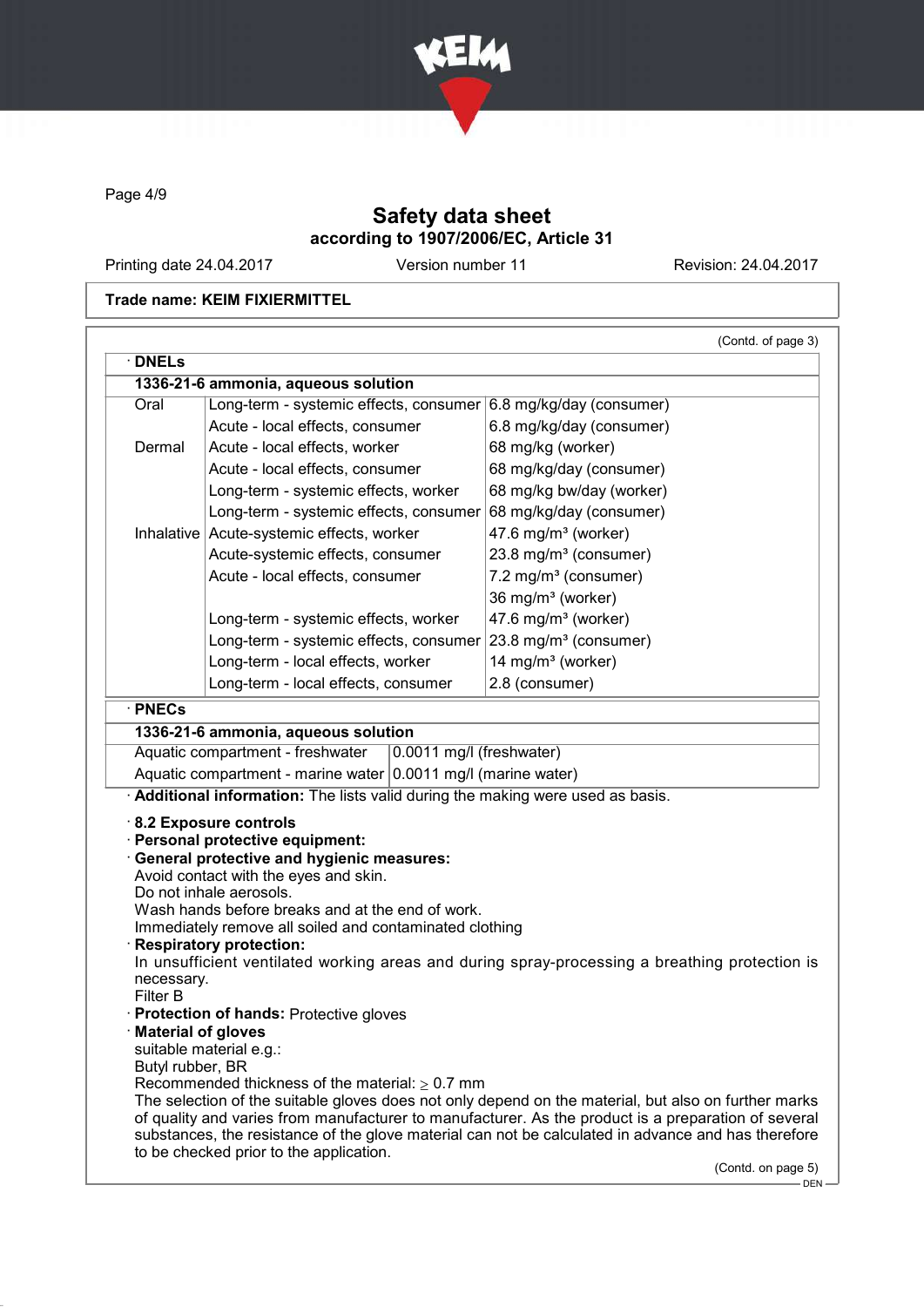

Page 5/9

# Safety data sheet according to 1907/2006/EC, Article 31

Printing date 24.04.2017 Version number 11 Revision: 24.04.2017

(Contd. of page 4)

### Trade name: KEIM FIXIERMITTEL

#### · Penetration time of glove material

Value for the permeation: Level  $\geq 6$  (480 min)

The determined penetration times according to EN 374 part III are not performed under practical conditions. Therefore a maximum wearing time, which corresponds to 50% of the penetration time, is recommended.

The exact break trough time has to be found out by the manufacturer of the protective gloves and has to be observed.

· Eye protection: Tightly sealed goggles

· Body protection: Protective work clothing

· Limitation and supervision of exposure into the environment See Section 12 and 6.2

## SECTION 9: Physical and chemical properties

| 9.1 Information on basic physical and chemical properties<br><b>General Information</b> |                                               |
|-----------------------------------------------------------------------------------------|-----------------------------------------------|
| · Appearance:                                                                           |                                               |
| Form:                                                                                   | Fluid                                         |
| Colour:                                                                                 | Colourless                                    |
| · Odour:                                                                                | Ammonia-like                                  |
| Odour threshold:                                                                        | Not determined.                               |
| $\cdot$ pH-value at 20 °C:                                                              | $~11*$                                        |
| Change in condition                                                                     |                                               |
| <b>Melting point/freezing point:</b>                                                    | Undetermined.                                 |
| Initial boiling point and boiling range: $\sim$ 100 °C                                  |                                               |
| · Flash point:                                                                          | Not applicable.                               |
| · Flammability (solid, gas):                                                            | Not applicable.                               |
| · Ignition temperature:                                                                 | Not determined.                               |
| · Decomposition temperature:                                                            | Not determined.                               |
| · Auto-ignition temperature:                                                            | Product is not selfigniting.                  |
| <b>Explosive properties:</b>                                                            | Product does not present an explosion hazard. |
| <b>Explosion limits:</b>                                                                |                                               |
| Lower:                                                                                  | Not applicable.                               |
| Upper:                                                                                  | Not applicable.                               |
| Oxidising properties                                                                    | Not applicable.                               |
| Vapour pressure at 20 °C:                                                               | $~23$ hPa                                     |
| · Density at 20 °C:                                                                     | 1.1-1.2* $g/cm^{3}$                           |
| · Relative density                                                                      | Not determined.                               |
| · Vapour density                                                                        | Not applicable.                               |
| <b>Evaporation rate</b>                                                                 | Not applicable.                               |
|                                                                                         | (Contd. on page 6)                            |

DEN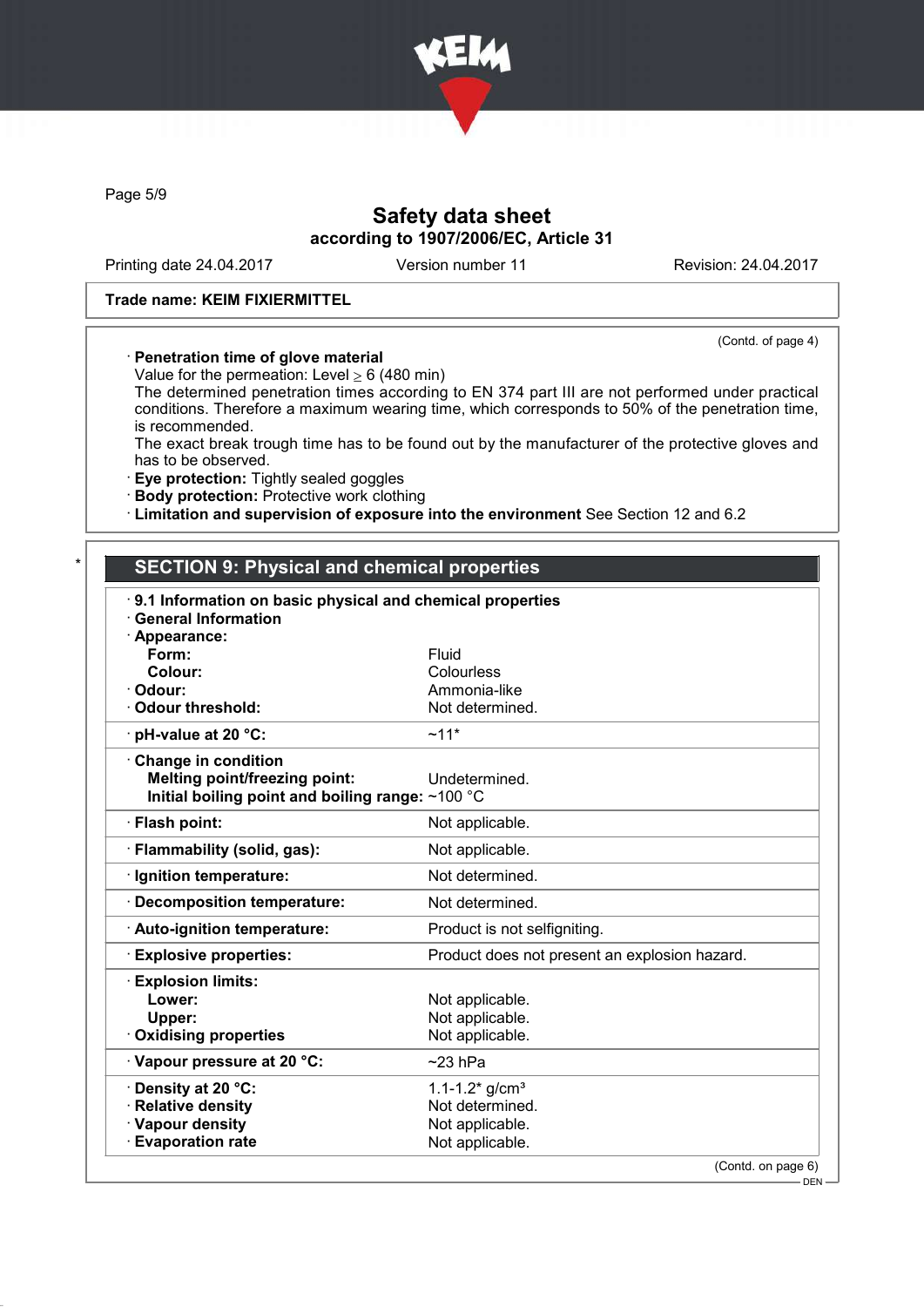

Page 6/9

# Safety data sheet according to 1907/2006/EC, Article 31

Printing date 24.04.2017 Version number 11 Revision: 24.04.2017

#### Trade name: KEIM FIXIERMITTEL

|                                           | (Contd. of page 5)                                                              |
|-------------------------------------------|---------------------------------------------------------------------------------|
| · Solubility in / Miscibility with        |                                                                                 |
| water:                                    | miscible                                                                        |
| · Partition coefficient: n-octanol/water: | Not applicable.                                                                 |
| · Viscosity:                              |                                                                                 |
| Dynamic:                                  | Not determined.                                                                 |
| Kinematic:                                | Not determined.                                                                 |
| ⋅ 9.2 Other information                   | * The values are for freshly produced material and may<br>change with the time. |

# SECTION 10: Stability and reactivity

· 10.1 Reactivity No further relevant information available.

· 10.2 Chemical stability Stable under normal conditions of storage and use.

- · Thermal decomposition / conditions to be avoided:
- No decomposition if used according to specifications.
- · 10.3 Possibility of hazardous reactions No dangerous reactions known.
- · 10.4 Conditions to avoid No further relevant information available.
- · 10.5 Incompatible materials:

Metals

Acids

glass and silicate containing materials are affected

· 10.6 Hazardous decomposition products:

In case of fire, the following can be released:

Corrosive gases/vapours silicon dioxid (SiO2)

Nitrogen oxides (NOx)

No hazardous decomposition products if stored and handled as prescribed.

## **SECTION 11: Toxicological information**

· 11.1 Information on toxicological effects

· Acute toxicity Based on available data, the classification criteria are not met.

#### · LD/LC50 values relevant for classification:

1336-21-6 ammonia, aqueous solution

Oral LD50 350 mg/kg (rat)

· Primary irritant effect:

· Skin corrosion/irritation Frequent persistent contact with the skin may cause skin irritation.

· Serious eye damage/irritation In case of longer exposure, slightly irritating effect is possible.

· during inhalation: Irritant effect possible.

· during swallowing: Irritant effect possible

· Respiratory or skin sensitisation Based on available data, the classification criteria are not met.

(Contd. on page 7)

 $-$  DEN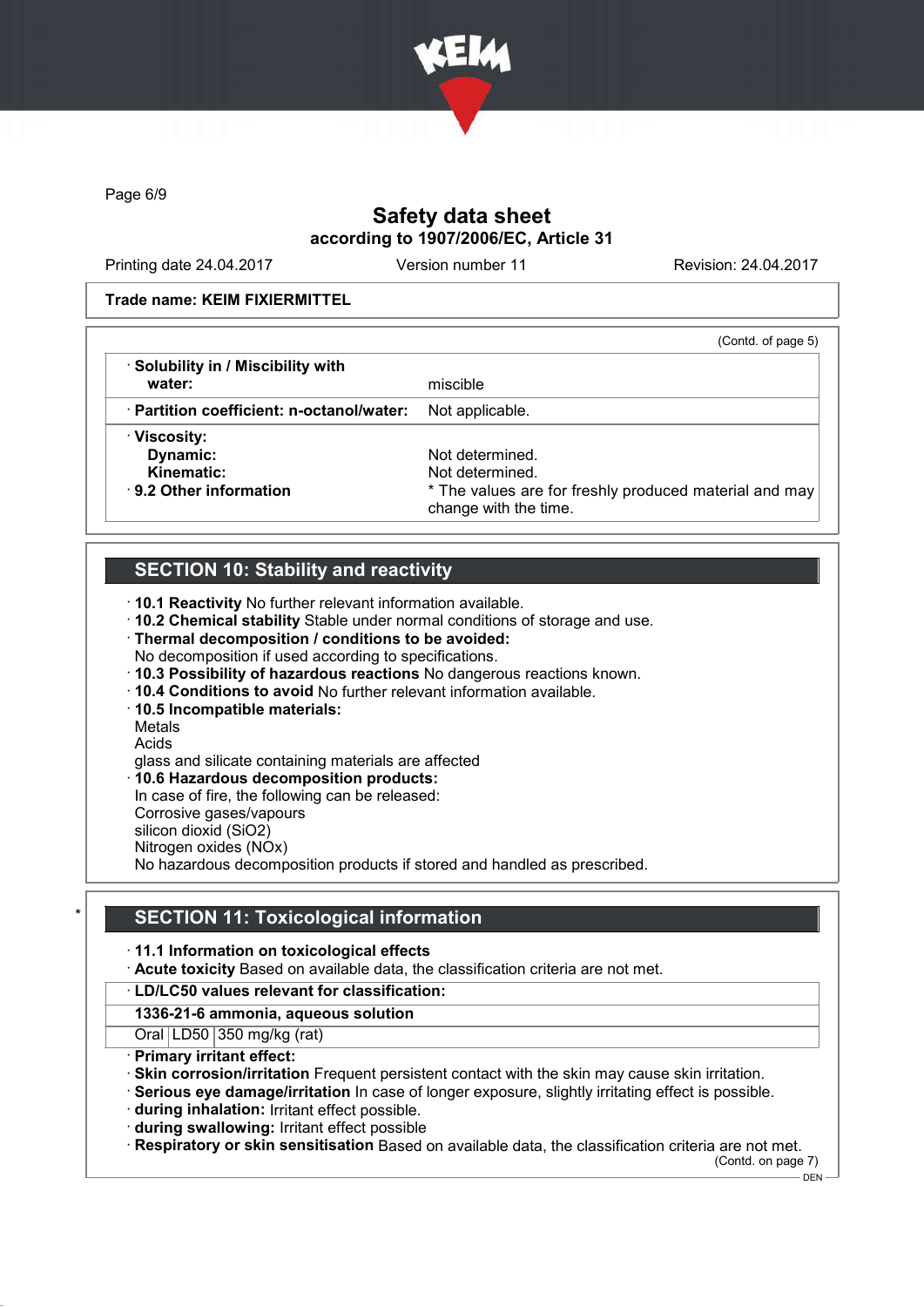

Page 7/9

## Safety data sheet according to 1907/2006/EC, Article 31

Printing date 24.04.2017 Version number 11 Revision: 24.04.2017

### Trade name: KEIM FIXIERMITTEL

#### (Contd. of page 6)

### · Other information (about experimental toxicology):

Experimental analysis are not available.

The product was not tested. The statements on toxicology have been derived from the properties of the individual components.

· CMR effects (carcinogenity, mutagenicity and toxicity for reproduction) not applicable

· Germ cell mutagenicity Based on available data, the classification criteria are not met.

· Carcinogenicity Based on available data, the classification criteria are not met.

- · Reproductive toxicity Based on available data, the classification criteria are not met.
- · STOT-single exposure Based on available data, the classification criteria are not met.
- · STOT-repeated exposure Based on available data, the classification criteria are not met.
- · Aspiration hazard Based on available data, the classification criteria are not met.

# **SECTION 12: Ecological information**

· 12.1 Toxicity

### · Aquatic toxicity:

### 1336-21-6 ammonia, aqueous solution

EC 50/48h 24.4 mg/l (daphnia)

LC 50/96 h  $\vert$  0.8 mg/l (fish)

- · 12.2 Persistence and degradability No further relevant information available.
- · 12.3 Bioaccumulative potential No further relevant information available.
- · 12.4 Mobility in soil No further relevant information available.
- · Additional ecological information:
- · AOX-indication:

Due to the substance of content which do not include organic jointed halogens, the product can not take influence on the AOX-load of the waste water.

· According to the formulation contains the following heavy metals and compounds from the EU guideline NO. 2006/11/EC:

According to our current data base the product does not consist of any heavy metals or substances of EU-directives 76/464/EWG.

General notes:

At present there are no ecotoxicological assessments.

Do not allow product to reach ground water, water course or sewage system.

Water hazard class 1 (German Regulation) (Self-assessment): slightly hazardous for water

### · 12.5 Results of PBT and vPvB assessment

- · PBT: Not applicable.
- · vPvB: Not applicable.
- · 12.6 Other adverse effects No further relevant information available.

# SECTION 13: Disposal considerations

### · 13.1 Waste treatment methods

**Recommendation** 

Must not be disposed with household garbage. Do not allow product to reach sewage system.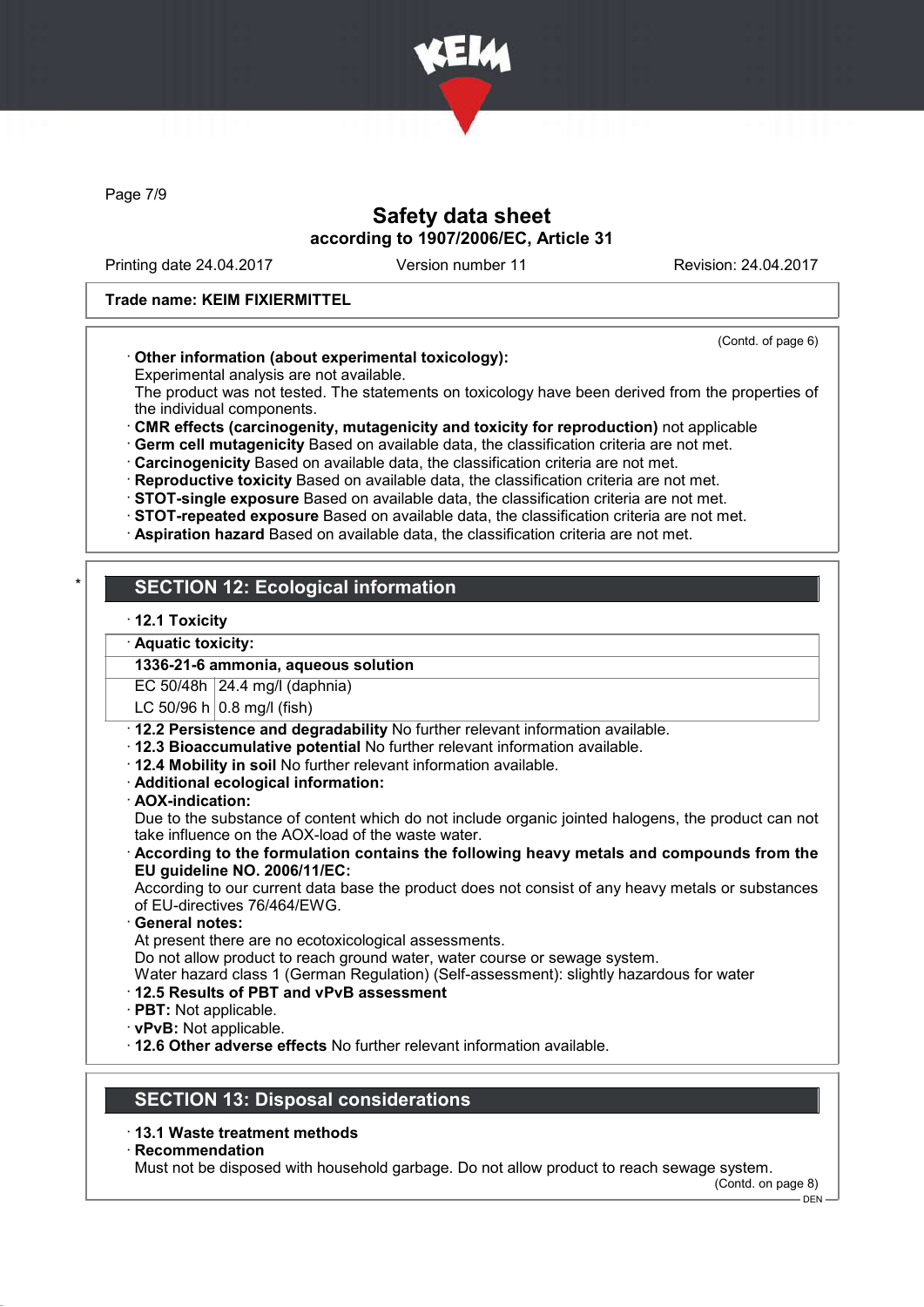

Page 8/9

# Safety data sheet according to 1907/2006/EC, Article 31

Printing date 24.04.2017 Version number 11 Revision: 24.04.2017

### Trade name: KEIM FIXIERMITTEL

(Contd. of page 7)

Disposal must be made according to official regulations.

· European waste catalogue

06 02 99 wastes not otherwise specified

· Uncleaned packaging:

· Recommendation: Disposal must be made according to official regulations.

· Recommended cleansing agents: Water, if necessary with cleansing agents.

# SECTION 14: Transport information · 14.1 UN-Number · ADR, IMDG, IATA Void · 14.2 UN proper shipping name · ADR, IMDG, IATA Void · 14.3 Transport hazard class(es) · ADR, IMDG, IATA · Class Void · 14.4 Packing group · ADR, IMDG, IATA Void · 14.5 Environmental hazards: · Marine pollutant: No  $\cdot$  14.6 Special precautions for user Not applicable. · 14.7 Transport in bulk according to Annex II of Marpol and the IBC Code Not applicable. · Transport/Additional information: No dangerous good in sense of these transport regulations. · UN "Model Regulation": Void

# **SECTION 15: Regulatory information**

- · 15.1 Safety, health and environmental regulations/legislation specific for the substance or mixture
- · Directive 2012/18/EU
- · Named dangerous substances ANNEX I None of the ingredients is listed.
- · National regulations:
- · Waterhazard class: Water hazard class 1 (Self-assessment): slightly hazardous for water.
- · Other regulations, limitations and prohibitive regulations

· Substances of very high concern (SVHC) according to REACH, Article 57 not applicable

(Contd. on page 9)